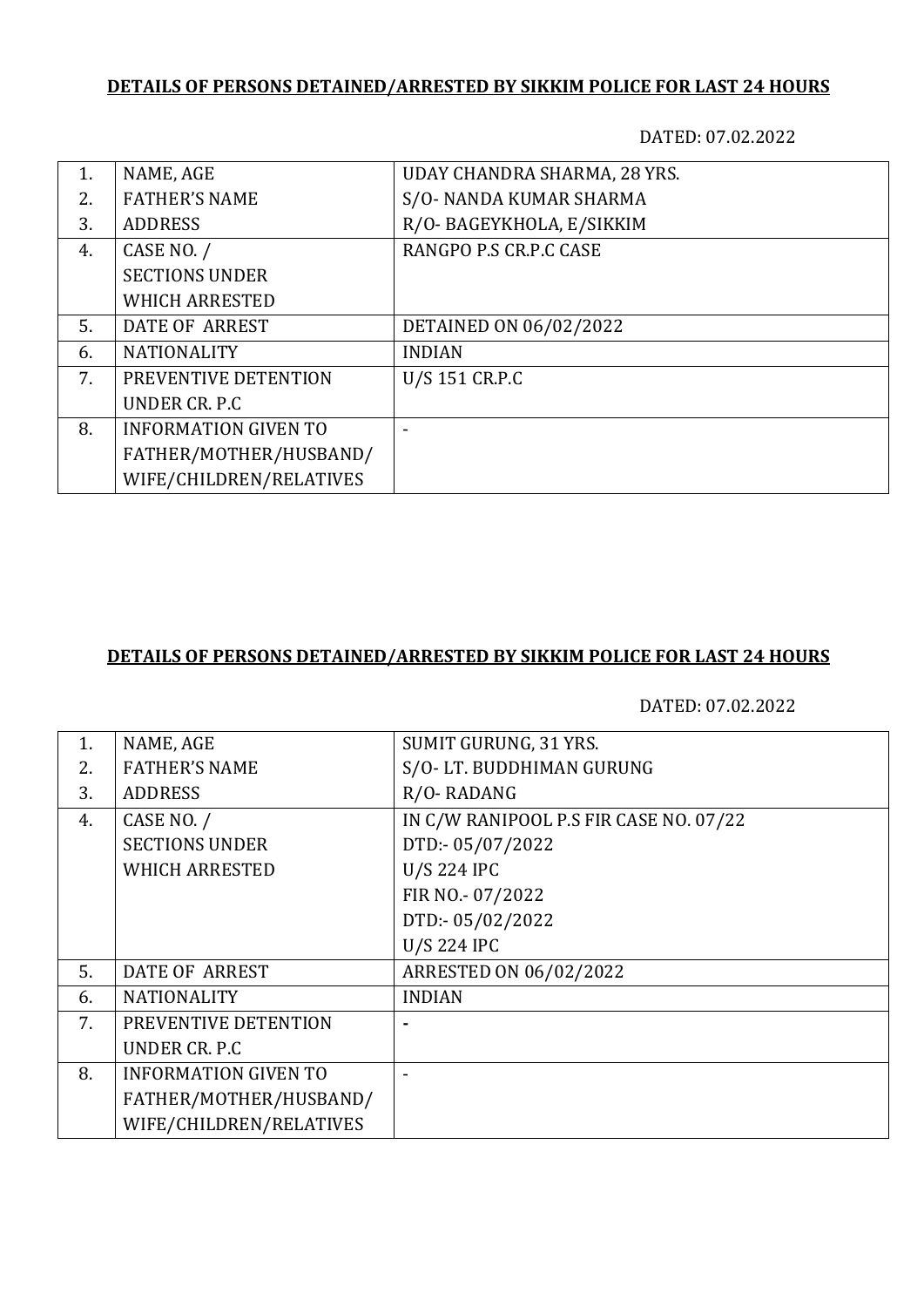# **DETAILS OF PERSONS DETAINED/ARRESTED BY SIKKIM POLICE FOR LAST 24 HOURS**

DATED: 07.02.2022

| 1. | NAME, AGE                   | (I) LAKPA SHERPA, 31 YRS.                |
|----|-----------------------------|------------------------------------------|
| 2. | <b>FATHER'S NAME</b>        | S/O-MINGMA SHERPA                        |
| 3. | <b>ADDRESS</b>              | R/O-PANGTHANG, E/SIKKIM                  |
|    |                             | (II) ADARSH RAI, 27 YRS.                 |
|    |                             | S/O-PADAM BDR. RAI                       |
|    |                             | R/O-BOJOGHARI, E/SIKKIM                  |
| 4. | CASE NO. /                  | SADAR P.S FIR NO.- 17/2022               |
|    | <b>SECTIONS UNDER</b>       | DTD:-06/02/2022                          |
|    | <b>WHICH ARRESTED</b>       | U/S 7 (A) (B)/9 SAD, AMENDMENT ACT, 2017 |
|    |                             | R/W SEC. 22 (B)/27 NDPS ACT, 1985        |
| 5. | DATE OF ARREST              | <b>BOTH ARRESTED ON 06/02/2022</b>       |
| 6. | <b>NATIONALITY</b>          | <b>INDIANS</b>                           |
| 7. | PREVENTIVE DETENTION        |                                          |
|    | UNDER CR. P.C.              |                                          |
| 8. | <b>INFORMATION GIVEN TO</b> |                                          |
|    | FATHER/MOTHER/HUSBAND/      |                                          |
|    | WIFE/CHILDREN/RELATIVES     |                                          |

#### **DETAILS OF PERSONS DETAINED/ARRESTED BY SIKKIM POLICE FOR LAST 24 HOURS**

DATED: 07.02.2022

| 1. | NAME, AGE                   | (I) LAKPA SHERPA, 31 YRS.                |
|----|-----------------------------|------------------------------------------|
| 2. | <b>FATHER'S NAME</b>        | S/O-MINGMA SHERPA                        |
| 3. | <b>ADDRESS</b>              | R/O-PANGTHANG, E/SIKKIM                  |
|    |                             | (II) ADARSH RAI, 27 YRS.                 |
|    |                             | S/O-PADAM BDR. RAI                       |
|    |                             | R/O BOJOGHARI, E/SIKKIM                  |
| 4. | CASE NO. /                  | SADAR P.S FIR NO.- 17/2022               |
|    | <b>SECTIONS UNDER</b>       | DTD:-06/02/2022                          |
|    | <b>WHICH ARRESTED</b>       | U/S 7 (A) (B)/9 SAD, AMENDMENT ACT, 2017 |
|    |                             | R/W SEC. 22 (B)/27 NDPS ACT, 1985        |
| 5. | <b>DATE OF ARREST</b>       | <b>BOTH ARRESTED ON 06/02/2022</b>       |
| 6. | <b>NATIONALITY</b>          | <b>INDIANS</b>                           |
| 7. | PREVENTIVE DETENTION        |                                          |
|    | UNDER CR. P.C               |                                          |
| 8. | <b>INFORMATION GIVEN TO</b> |                                          |
|    | FATHER/MOTHER/HUSBAND/      |                                          |
|    | WIFE/CHILDREN/RELATIVES     |                                          |